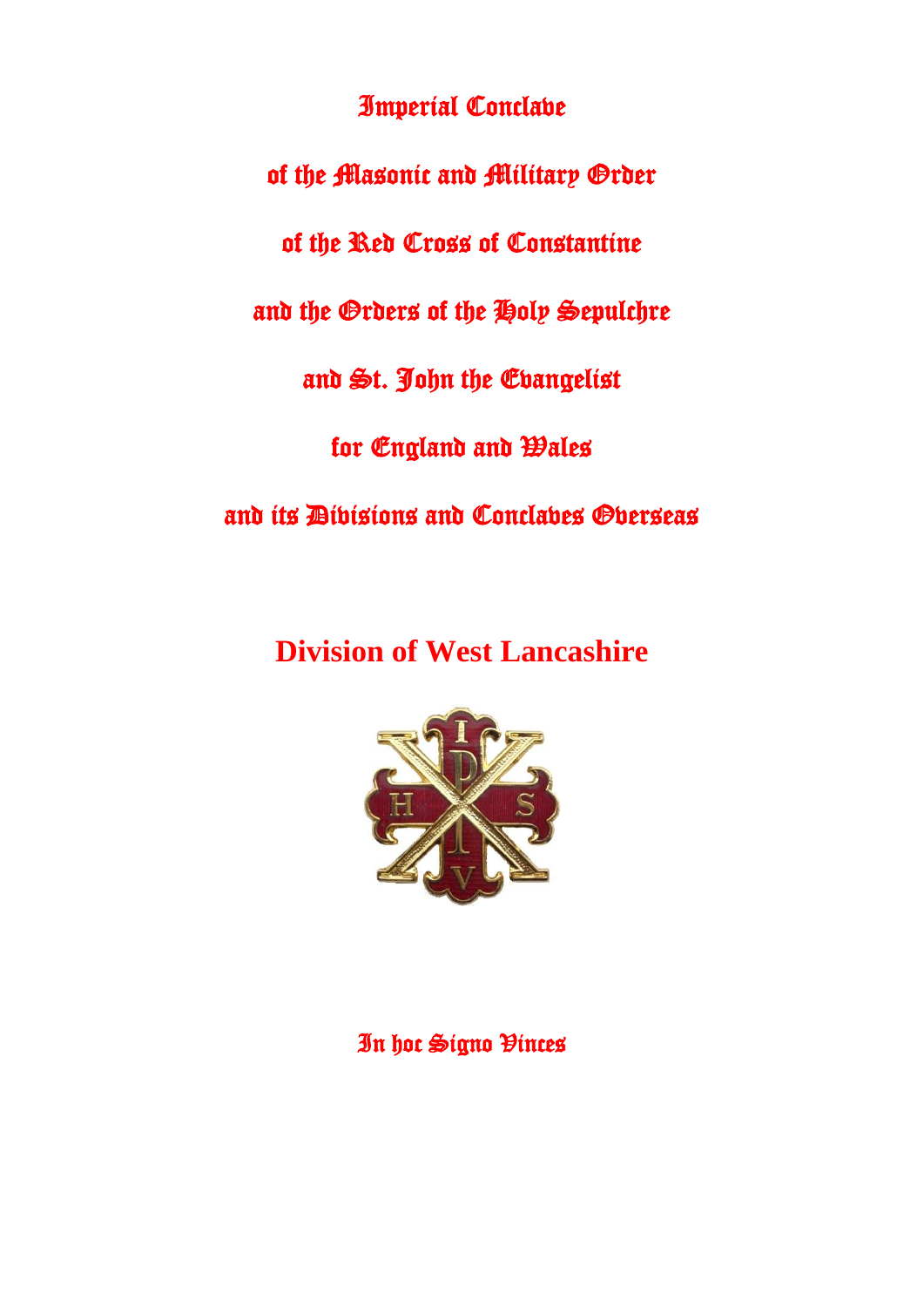

As a Royal Arch Mason, if you profess a belief in the Christian Faith you are qualified to become a member of the Order of the Red Cross of Constantine.

The earliest record of the Red Cross of Constantine degree was in Scotland in the late 1700's. The Order assumed its current form following the establishment of Grand Imperial Conclave in London in 1865 by Robert Wentworth Little, an employee at Freemasons' Hall. Since that time, this Chivalric Order has grown steadily with the formation of a number of sovereign Grand Conclaves throughout the world.

The moral teachings of the Order are based upon the legendary influences that Christianity had upon the life of Constantine the Great, which culminated in his being baptised into the faith shortly before his death in 337 A.D.

Constantine's father was one of four joint rulers of the Roman Empire, being the Caesar (Emperor) of the Western Province. Constantine had joined his father to quell an uprising in Britain. When his father died, Constantine was hailed as Caesar by the legions in York in 306 A.D, which was grudgingly accepted by the Augustus (Senior Emperor) in Rome.

Following attempts to undermine his position by Maxentius in Rome, Constantine resolved to seek justice and retribution by marching on Rome with his army.

One day on the march to Rome, Constantine and his army saw what they believed was a sign from Heaven, a pillar of light in the sky in the form of a special cross, with an inscription foretelling victory. Constantine therefore had made a standard bearing a Cross like that seen, and ordered it to be carried before him in his battles.

Following victory over Maxentius, the Senate proclaimed Constantine, Augustus Maximus (the Senior Emperor). Having later defeated the Augustus of the Eastern Province, Constantine became sole ruler of the Roman Empire. He then transferred the capital from Rome to Byzantium, later re-named Constantinople in his honour.

Constantine was the first Roman Emperor to openly embrace and encourage Christianity. At his instigation, several Councils of Bishops were established which laid down a firm basis of Christian liturgy and belief.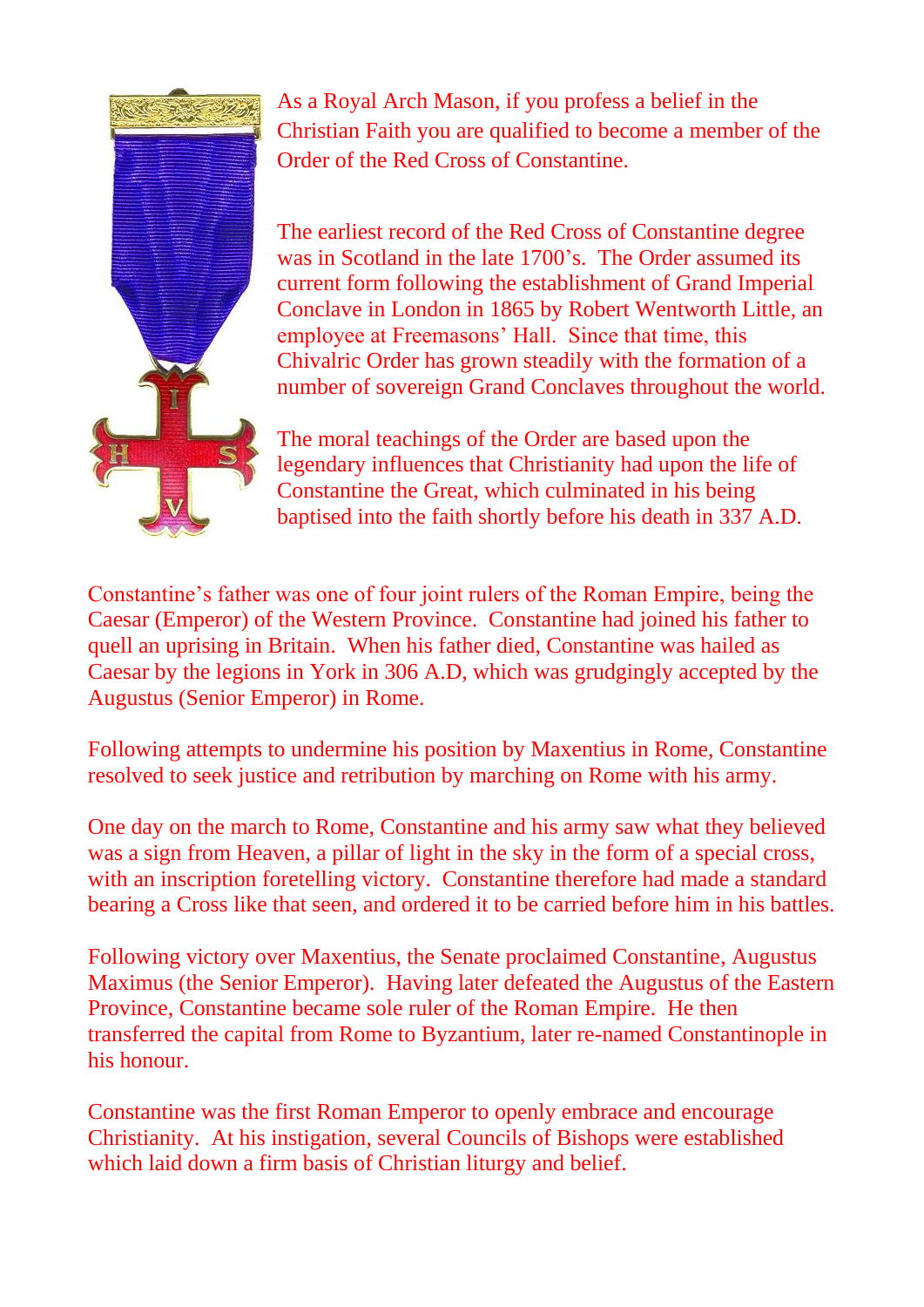The first of our ceremonies consists of the Candidate's admission, obligation and then the installation as a Knight Companion of the Red Cross of Constantine, in which the historical basis of the Order is also detailed.



The second ceremony, that of the Knights of the Holy Sepulchre and St. John the Evangelist is undoubtedly amongst the most impressive in Masonry, an experience that is enhanced by the sword drill of the Sepulchre Guard. The presence of the Guard is a powerful reminder that this is not only a Masonic but also a Military and Chivalric Order. The ceremony culminates with an explanation of the ultimate aims of the Craft.

Regalia for Knights consists of, as a minimum, a sash and a jewel. Swords are a necessary addition for some offices.

Most Conclaves meet three or four times a year. Two special Conclaves, Sovereigns' Unity Conclave (where membership is open to Knights who have made progress in the Order) and Constantine Conclave (Divisional and Illustrious Knights), each meeting twice a year, can also be visited by Knights of the Order.



Our charity giving focusses mainly on children's charities and the last six years have seen donations to: The Grand Sovereign's Care for Children Fund - £2,600; Derian House - £1,850; Legacy Rainbow House - £1,700; NW Air Ambulance - £600- A total of £6,750.

A list of all the Conclaves in the Division of West Lancashire is given overleaf. If you need any further help or information, please contact the Divisional Recorder, who will be only too pleased to assist you, or visit the website.

Michael Robert Walker

Right Illustrious Knight Michael Robert Walker Intendant General